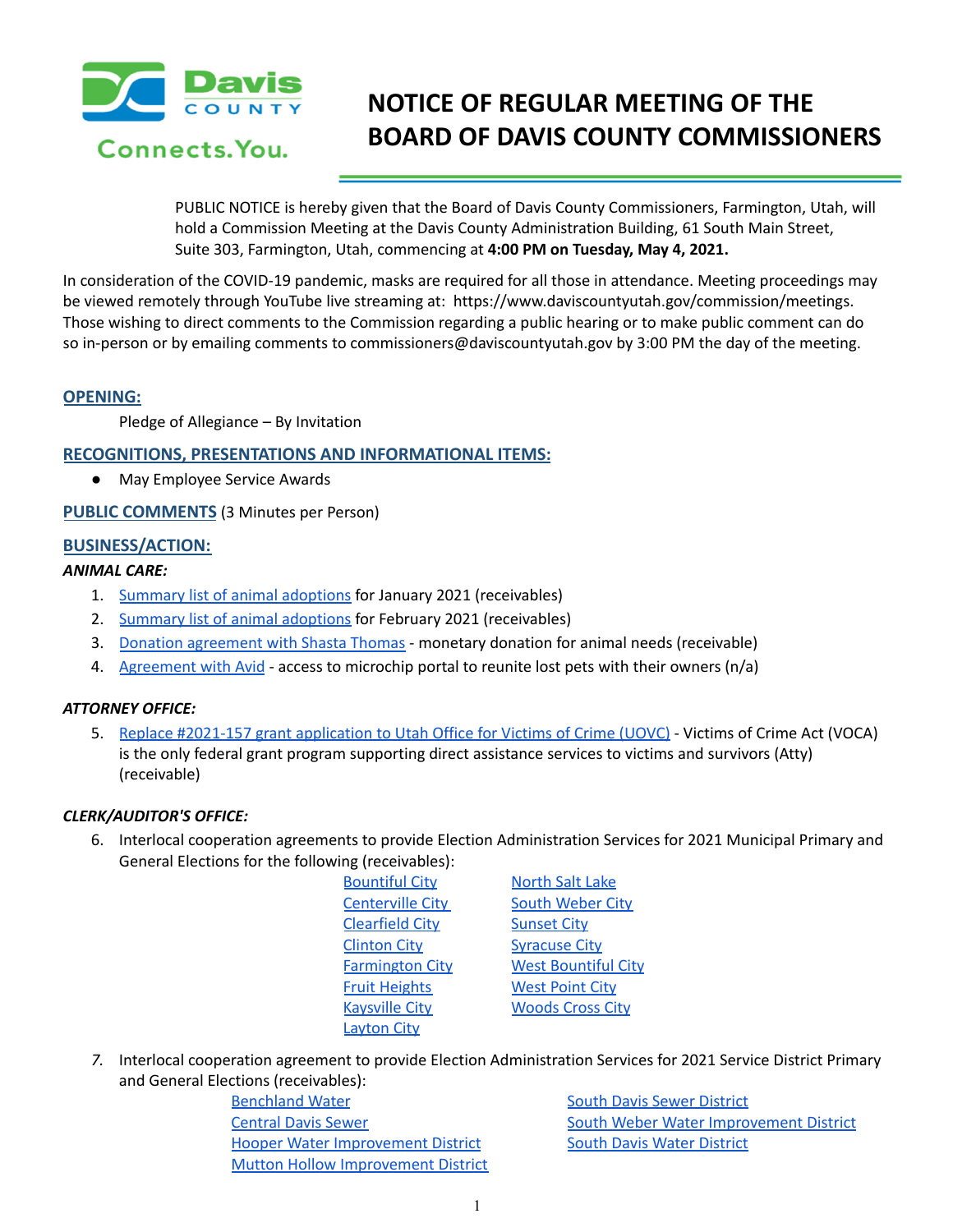# *COMMUNITY & ECONOMIC DEVELOPMENT:*

- 8. Special Use Permit with Utah Dept. of Natural [Resources,](https://drive.google.com/file/d/1eRvOzu0y3CpQGmAsXYzRxJXuwpC9xZiI/view?usp=drivesdk) Div. of Wildlife Resources Eccles Wildlife Education Center and Farmington Bay WMA during 2021 Great Salt Lake Bird Festival (n/a)
- 9. Summary list of rental [agreements](https://drive.google.com/file/d/1urQdpfUKvWUhhjvddjCpwEochdpXkM7L/view?usp=drivesdk) (14) for Legacy Events Center as of April 19, 2021 (receivables)
- 10. [Agreement](https://drive.google.com/file/d/1o7JwsK3ru3ANTgmU_qnZgnDQePdiGLaP/view?usp=drivesdk) with Legacy Raceway BMX rental of south outdoor arena for 2021 season (receivable)
- 11. [Amendment](https://drive.google.com/file/d/1LRQfnx-BtTDUltBoStLBtGN1EWm6aiVk/view?usp=drivesdk) 1 with Bountiful Community Food Pantry CDBG-CV funds for PY 2020-2021 for Rental Assistance Project COVID-19 Pandemic Activity (payable)
- 12. [Amendment](https://drive.google.com/file/d/1ZZv4E1ilAc3SovMKSsvGZ7Pni5v7D_XG/view?usp=drivesdk) 1 with Bountiful Community Food Pantry CDBG-CV funds for PY 2020-2021 for Transportation Assistance Project COVID-19 Pandemic Activity (payable)
- 13. [Amendment](https://drive.google.com/file/d/1ZGYAQT0uqDlgtj6vXVk274zvs6aBWN5j/view?usp=drivesdk) 1 with Bountiful Community Food Pantry CDBG-CV funds for PY 2020-2021 for Utilities Assistance Project Covid-19 Pandemic Activity Project (payable)
- 14. [Amendment](https://drive.google.com/file/d/1ZfXvZmy2aenS9PEumUflw5YqLxpALKd0/view?usp=drivesdk) 1 with Bountiful Community Food Pantry CDBG-CV funds for PY 2020-2021 for Food Bank Project COVID-19 Pandemic Activity (payable)
- 15. [Amendment](https://drive.google.com/file/d/1EKDTC6pwDhZD3jHxAugt2C9VxTECUQeu/view?usp=drivesdk) 1 with Davis Concerned Citizens Against Violence (dba Safe Harbor) PY 2020-2021 for Domestic Violence Counselor Project COVID 19 Pandemic Activity (payable)
- 16. [Amendment](https://drive.google.com/file/d/18Lew8-WmdNjVhqbXLQHxSkp7K_67zKRR/view?usp=drivesdk) 1 with Davis Concerned Citizens Against Violence (dba Safe Harbor) PY 2020-2021 for Domestic Violence Overflow Support Project COVID-19 Pandemic Activity (payable)
- 17. [Amendment](https://drive.google.com/file/d/1IPLmq43_5GnEvqN7nBK-jwKyzGbCI6wh/view?usp=drivesdk) 1 with Davis Concerned Citizens Against Violence (dba Safe Harbor) CDBG funds for PY 2020-2021 for Parking Lot Repair Replacement Project (payable)
- 18. [Agreement](https://drive.google.com/file/d/1fJupiBWCrgw1K3SgzCKVEzRq7wOUOi6I/view?usp=drivesdk) with Avid Trails, LLC construct a 16-mile section of the Bonneville Shoreline Trail (payable)
- 19. [Amendment](https://drive.google.com/file/d/1oUot2hCTPO8_JErS_cxSb-QMlB07X1QH/view?usp=drivesdk) with IGOG, LLC land purchase north of the Davis Conference Center (payable)

# *COMMISSION OFFICE:*

20. Request [appointment](https://drive.google.com/file/d/1cAfsTcrbtmrPl8iEugH2jQmWMx7B_4oh/view?usp=drivesdk) of Jeff Oyler, DC Planning Manager, to serve as Davis County's proxy at the annual meeting of stockholders of Haights Creek Irrigation Stockholder Meeting

# *FACILITIES:*

- 21. [Agreement](https://drive.google.com/file/d/14_YISYBXx6g4CQ2kHOcdOHADQIyXE-ha/view?usp=drivesdk) with Andersen Asphalt LLC preventive asphalt maintenance on Davis Conference Center parking lot (payable)
- 22. Ratify [agreement](https://drive.google.com/file/d/1X-hY0BmVTnTushA-rwpHpHtEtTzn71gz/view?usp=drivesdk) with Caliber Cleaning Services LLC cleaning services for the majority of Davis County facilities (payable)
- 23. Application with Utah Div. of [Occupational](https://drive.google.com/file/d/10YH2lmY-bVeLk-jM3naA93DtQaIT62Sq/view?usp=drivesdk) and Professional Licensing (DOPL) electrical apprenticeship for Michael Bret Jensen (payable)

# *HEALTH DEPARTMENT:*

- 24. Agreement with Craig Enterprises, Inc. dba CommGap [International](https://drive.google.com/file/d/1HG6UQPn4ZCYZZBIWYIdghZToiJRXMfNx/view?usp=drivesdk) Language Services provide language services (payable)
- 25. [Amendment](https://drive.google.com/file/d/17ypNns_4lz0n5ENYUwTguxrZd2cVBLiG/view?usp=drivesdk) 2 with Utah Dept. of Health additional 3rd & 4th qtr FFY2021 funding for Maternal and Child Health (MCH) (receivable)
- 26. [Amendment](https://drive.google.com/file/d/1OQvPYw4Clu2HDc9FAvm-GwejxMCOkFrk/view?usp=drivesdk) 3 with Utah Dept. of Health increase funding and replace Attachment A for STD Disease Intervention Services (receivable)
- 27. [Amendment](https://drive.google.com/file/d/1uJuMrte8PemxvW59cV1aDGG6lWtu2ogL/view?usp=drivesdk) 3 with Utah Dept. of Human Services, Div. of Aging and Adult Services increase funding for the Alternatives program (receivable)
- 28. [Amendment](https://drive.google.com/file/d/12dzkcx2irRs4cirMLbOHMvz1myVOsz8I/view?usp=drivesdk) 4 with Utah Dept. of Human Services, Div. of Aging and Adult Services add new program and funding for vaccine administration to older adults (receivable)
- 29. [Amendment](https://drive.google.com/file/d/1UzZ2niF38subRCCxuQFobIDSJUl8xzwc/view?usp=drivesdk) 16 with Utah Dept. of Health increase funding and extend the date range for the COVID Community Partnership Project (receivable)